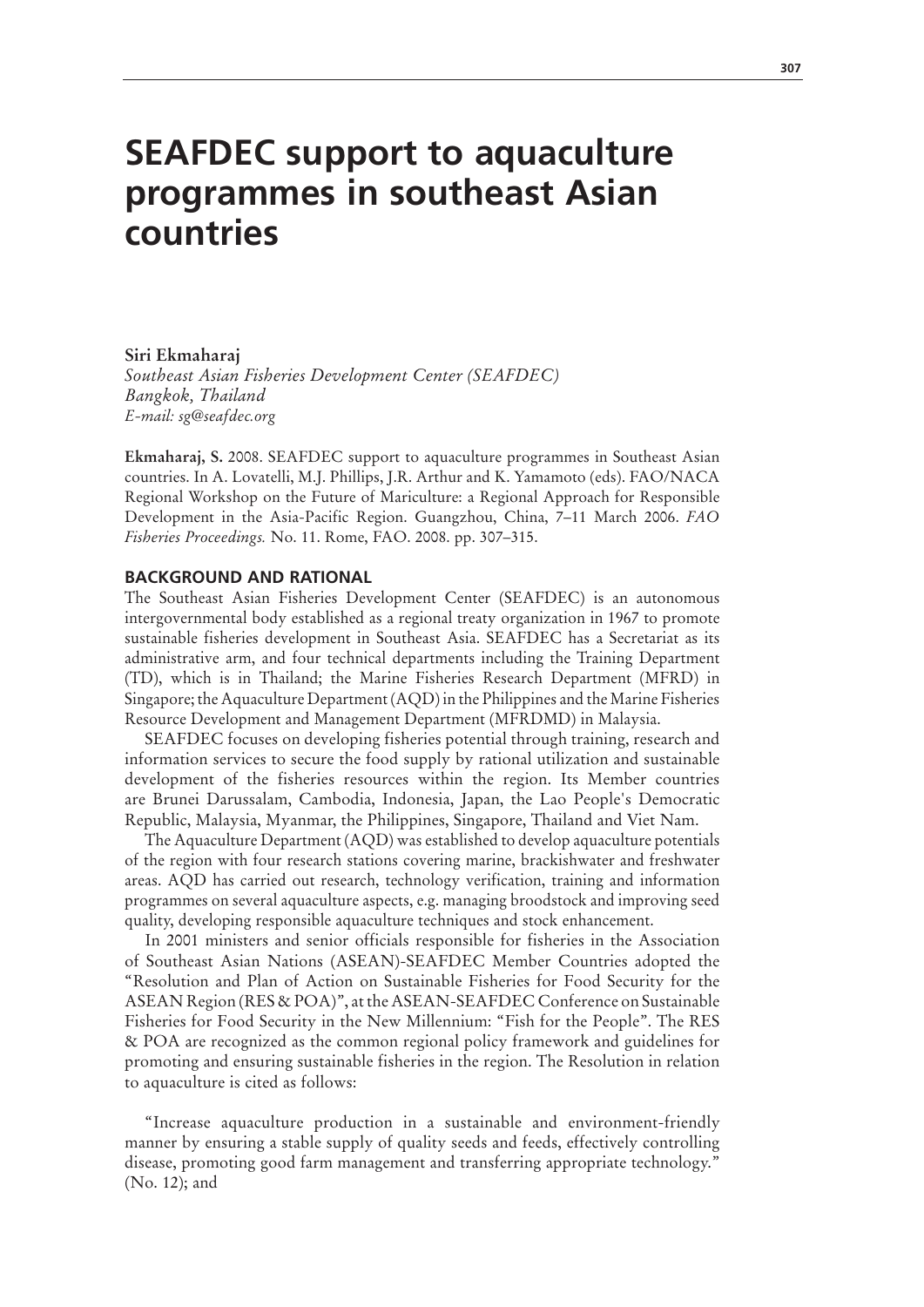"Promote aquaculture for rural development, which is compatible with the rational use of land and water resources, to increase fish supplies and improve the livelihoods of rural people." (No. 13)

# **STATUS OF AQUACULTURE PRODUCTION IN SOUTHEAST ASIA Marine and coastal aquaculture production**

In 2003 the world marine/coastal aquaculture production was 59 354 268 tonnes, while the Asia-Pacific region produced 27 222 394 tonnes or 45.86 percent of world production. The Southeast Asian region produced 3 227 634 tonnes or 5.44 percent of global output (Table 1 and Figure 1).

 $T\Delta$ RIF1

**Marine and coastal aquaculture production, 2003**

| Area           | <b>Production (tonnes)</b> | Percent |
|----------------|----------------------------|---------|
| World          | 59 354 268                 | -       |
| Other regions  | 32 131 874                 | 54.14%  |
| Asia-Pacific   | 27 222 394                 | 45.86%  |
| Southeast Asia | 3 227 634                  | 5.44%   |

## **Marine/coastal aquaculture production in Asia-Pacific**

For the Asia-Pacific region, the People's Republic of China (including Taiwan Province of China and China, Hong Kong Special Administrative Region) contributed the most production. In 2003 China ranked first with 21 052 292 tonnes or 77.33 percent of the total regional production. This was followed by the Southeast Asian countries with 3 227 634 tonnes or 11.86 percent, while other Asian countries (Japan, Mongolia, the Islamic Republic of Iran, Republic of Korea etc.) were third with a production of 2 655 083 tonnes or 9.75 percent. South Asia (India, Bangladesh, Nepal, Sri Lanka and Maldives) shared 0.65 percent, followed by Oceania with 0.41 percent (Table 2).

#### Table 2

**Marine and coastal aquaculture production in Asia-Pacific, 2003**

| Subregion      | <b>Production (tonnes)</b> | Percent |  |  |
|----------------|----------------------------|---------|--|--|
| China          | 21 052 292                 | 77.33%  |  |  |
| Southeast Asia | 3 227 634                  | 11.86%  |  |  |
| Other Asia     | 2 655 083                  | 9.75%   |  |  |
| South Asia     | 175 796                    | 0.65%   |  |  |
| Oceania        | 111 589                    | 0.41%   |  |  |



# **Cultured marine species in Southeast Asia**

During 1998–2003, aquatic plants ranked first in quantity, and their share of production has been growing continuously since 1998 to 56.83 percent. The second group is shrimp – from 1998 to 2003, shrimp production increased by 76.69 percent. Marine fish farming placed third with an increase of 52 percent from 1998 to 2003. The lowest production is crab, but the six-year trend showed a 76.69 percent increase (Table 3 and Figure 1).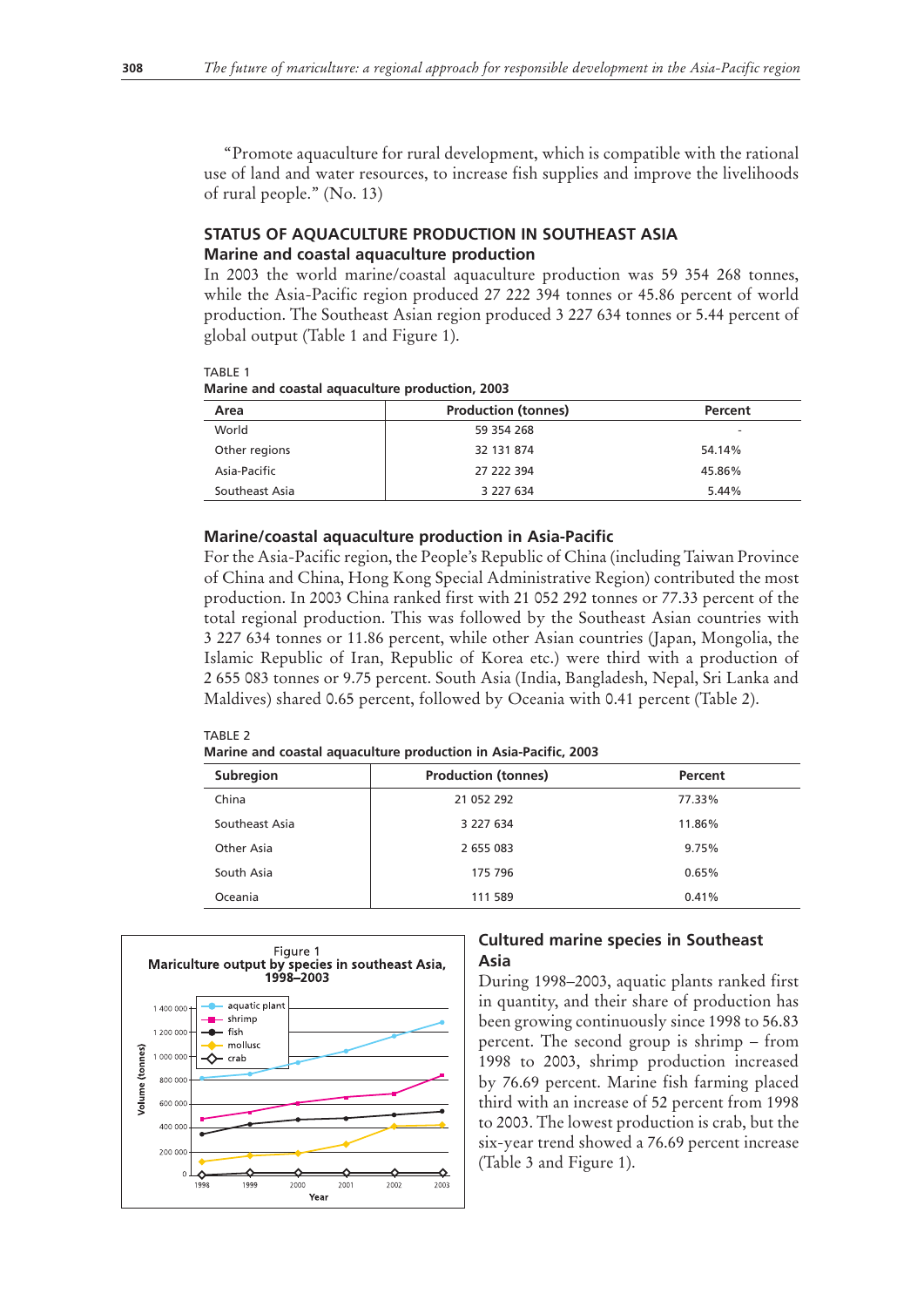| <b>Species</b> | 1998      | 1999      | 2000         | 2001      | 2002      | 2003      | % Increase |
|----------------|-----------|-----------|--------------|-----------|-----------|-----------|------------|
| Aquatic plant  | 814 546   | 855 179   | 943 391      | 1 040 631 | 1 165 458 | 1 277 460 | 56.83      |
| Shrimp         | 473 252   | 528 039   | 600 704      | 654 352   | 675 009   | 836 183   | 76.69      |
| Crab           | 7 2 5 9   | 13828     | 14 088       | 10 294    | 15 479    | 13 945    | 92.11      |
| Mollusc        | 117 281   | 170 117   | 188 101      | 261 633   | 410 740   | 432 295   | 90.16      |
| Fish           | 348 232   | 427 706   | 464 275      | 477 428   | 505 473   | 529 285   | 51.99      |
| Total          | 1 760 570 | 1 994 869 | 2 2 10 5 5 9 | 2 444 338 | 2 772 159 | 3 089 168 | -          |

Table 3 **Production of marine aquaculture species in Southeast Asia, 1998–2003**

## **SEAFDEC SUPPORT TO AQUACULTURE PROGRAMMES IN SOUTHEAST ASIA Plan of action for aquaculture activities**

The Plan of Action, which includes a component on aquaculture and is used as a guideline to develop programmes, projects and activities for the implementation of the Resolution, is as follows:

- Ensure that national policies and regulatory frameworks on aquaculture development are directed towards sustainability and avoidance of conflicts by incorporating consultations with stakeholder groups, implementing aquaculture zoning, considering social and environmental impact and regulating rights of access to, and use of, open water sites for mariculture.
- Ensure production of high-quality seed on a consistent and sustainable basis by providing government support for public and private hatchery development and research, developing domesticated broodstocks and fish reproductive technologies and promoting responsible collection and use of wild broodstock and seed.
- Promote good farm management practices that reduce effluent pollution load and comply with relevant effluent standards through appropriate treatment.
- Reduce the risks of negative environmental impacts, loss of biodiversity and disease transfer by regulating the introduction and transfer of aquatic organisms in accordance with the Regional Guidelines on the Responsible Movement of Live Aquatic Animals and Plants.
- Improve the efficient use of aquatic feeds by regulating the quality of manufactured feed and feed ingredients, providing guidelines on farm-level food conversion ratios and levels of aquaculture effluents and supporting research into developing suitable alternative protein sources to reduce dependence on fish meal and other fish-based products.
- Improve capabilities in the diagnosis and control of fish diseases within the region by developing technology and techniques for disease identification, reliable fieldside diagnostics and harmonized diagnostic procedures, and establishing regional and inter-regional referral systems, including designation of reference laboratories and timely access to disease control experts within the region.
- Formulate guidelines for the use of chemicals in aquaculture, establish quality standards and take measures to reduce or eliminate the use of harmful chemicals.
- Build human resource capabilities for environmentally friendly, healthy, wholesome and sustainable aquaculture through closer public and private sector collaboration in research and development, paying particular attention to the emerging need for skills in biotechnology and effectively implementing aquaculture education and extension services.
- Promote aquaculture as an integrated rural development activity within multiple-•use of land and water resources available through inter-agency coordination in policy formulation, project planning and implementation, stakeholder consultation, extension services and technology transfer.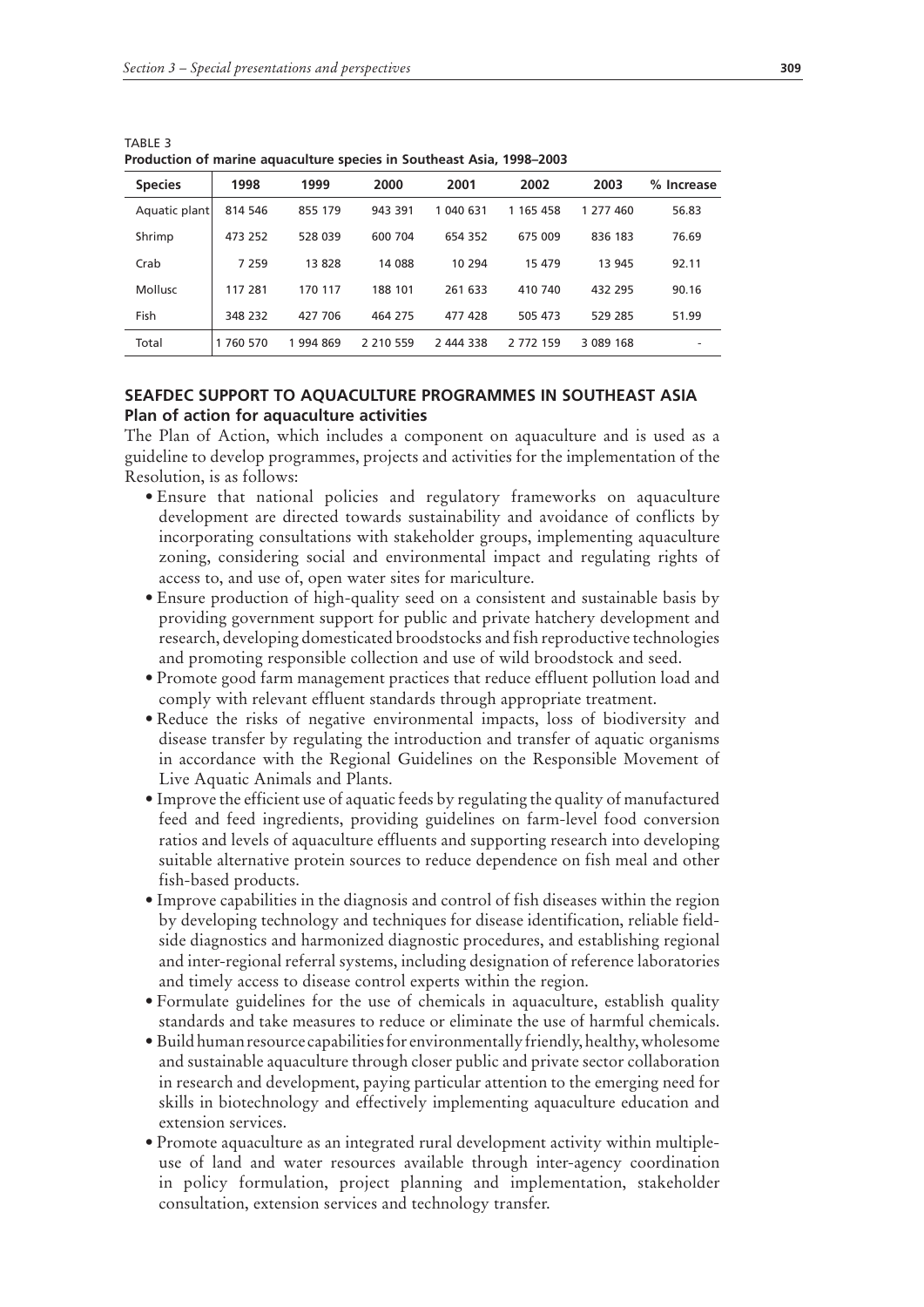#### **Implementation of the SEAFDEC programme**

In line with the Resolution and Plan of Action, SEAFDEC launched various regional programmes to support Member Countries. The programmes and their activities in relation to marine and coastal aquaculture are summarized as follows.

# *Promotion of mangrove-friendly aquaculture: Mangrove-friendly shrimp culture project (2000–2005)*

Shrimp culture has been identified as one of major causes of destruction of mangrove forest, and effluents from intensive shrimp culture resulted in negative impacts on mangrove ecosystems. Thus, the programme was initiated with the aim of developing sustainable culture technology packages for shrimp farming that are friendly to mangroves and the environment, and to disseminate such packages to the region through actual demonstration and training.

As part of the programme, verification and refinement of intensive shrimp culture techniques were conducted in Thailand and the Philippines, whereas similar activities for semi-intensive culture were run in Viet Nam and Myanmar. In Thailand, the physical and biological technology for water recycling was studied, which indicated that an integration of bivalves, trickling filter land seaweeds was useful for effluent treatment. The reason is that bivalves could improve the effluent water by removing suspended matter, while seaweeds have the ability to absorb dissolved nutrients. These series of studies also demonstrated the seawater irrigation facility to ensure the proper release of water from shrimp ponds to the sea, as well as plantation for enhancing the food web in water recycling shrimp farms. It served as the basis for the estimation of suitable density of mangrove trees and suitable species of weeds to prevent erosion of pond dikes.

The environmentally friendly schemes verified in the Philippine sites are capable of achieving high productivity and return on investment. The activity in Viet Nam aimed to develop a model for semi-intensive culture and demonstrate a system that can effectively increase production. In Myanmar, the project aimed to promote the most appropriate culture system that could avoid occurrence of viruses and disease in shrimp.

SEAFDEC also conducted research on the nutrient dynamics, environmental impacts and waste inputs resulting from an integrated, closed recirculating, intensive farming system. Under the theme of nutrient research, the study assessed the capacity of mangrove forests to process aquaculture pond effluents. The results confirmed the efficacy of fish as a bio-manipulator in a green-water system to control potentially pathogenic luminous bacteria in shrimp culture.

Training under the scope of the mangrove-friendly shrimp aquaculture project was conducted at both the regional and national levels. On-site training was conducted in Viet Nam, Myanmar and Cambodia. The outcomes from meetings and consultations were also published, and manuals and publications on project achievements disseminated to the public.

#### *Development of fish disease surveillance system (2005–2008)*

Antibiotics and other chemicals are often used to control fish disease; however, some of these substances are harmful to human health or can give rise to resistant pathogens in cultured organisms. Therefore, the aquaculture products must be safe for human consumption and a monitoring system for the presence of chemical residues in such products needs to be developed. The programme was developed to enhance disease diagnosis and health management of cultured animals, promote the healthy and wholesome trading of aquaculture products and develop a fish disease surveillance network in the region.

SEAFDEC succeeded in conducting the research to establish and standardize diagnostic techniques for a) detection of white spot syndrome virus (WSSV) in tiger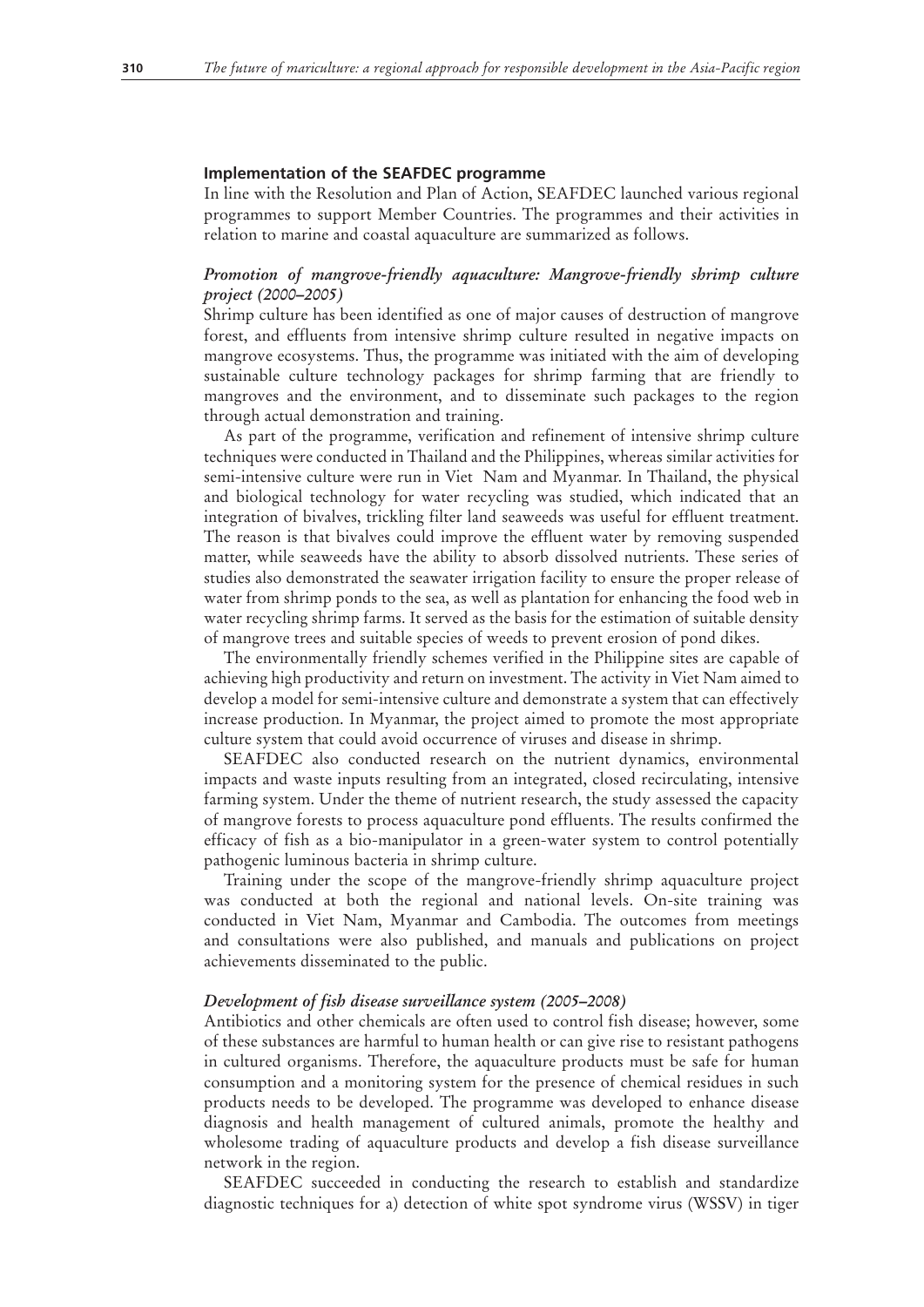shrimp using polymerase chain reaction (PCR), b) detection of viral nervous necrosis (VNN) in marine fish using cell lines; and c) detection of two serious pathogens of tiger shrimp – *monodon* baculovirus (MBV) and hepatopancreatic parvovirus (HPV). The biology of disease agents and their pathogenesis were also studied to screen economically important fish for the presence of parasites, determine diagnostic methods and study the pathology of infection. Some parasites were detected and identified from grouper, snapper, milkfish and rabbitfish.

The results of studies on the diagnostic methods and parasites contributed to establishment of disease prevention and control methods. Research studies on luminous vibriosis, a major bacterial disease of tiger shrimp, were conducted to develop husbandry techniques such as the use of live bacteria (probiotics) and a green-water culture system as alternatives to chemotherapy in the control of vibriosis. SEAFDEC also established evaluation methods for chemical residues in aquaculture products. The activity addressed the development and standardization of detection methods for chemical residues, especially pesticides and antibiotics, in aquaculture products. The use of antibiotics in shrimp culture was also monitored.

Hands-on training on important viral diseases of shrimp and marine fish was conducted in collaboration with the World Organization for Animal Health (Office international des épizooties, OIE). Various meetings and symposia were organized under the programme to share the most current experience and knowledge on fish disease issues.

As the next-step on fish disease work by SEAFDEC, a programme on "Development of Fish Disease Surveillance System" was developed based on the experiences of the former programme. Its objective is to develop a surveillance system for diseases of aquatic animals in Southeast Asia. Highlighted activities are as follows:

- research and development on the refinement of diagnostic methods and development of new prevention methods for aquatic animal disease;
- surveillance for important viral diseases of fish and shrimp and "mobile clinic" to identify causative agents of serious or unknown infectious diseases; and
- e-learning and hands-on training. •

In 2005, surveys and collection of white shrimp samples were conducted to monitor shrimp viruses in Indonesia and the Philippines. The first sampling of rock oyster was taken in Thailand to investigate the presence of OIE-listed parasitic diseases and macro-parasites. Disease diagnosis activities on tiger shrimp were also implemented in Myanmar, Cambodia and Viet Nam. The samples from Myanmar were positive for MBV and HPV but negative for other tested pathogens.

#### *Regionalization of the CCRF: aquaculture development*

After the adoption of the Code of Conduct for Responsible Fisheries (CCRF) in 1995, the need to regionalize the Code was examined to clarify and elaborate the generic articles of the CCRF by establishing a set of guidelines taking into consideration regional specificities, including fishery structure; ecosystems; cultural, social and economic factors and other issues of importance in Southeast Asia. Further, the regionalization process was also intended to facilitate the implementation of the CCRF at the national level, where it matters most.

SEAFDEC successfully implemented a programme for formulation and dissemination of a "Regional Guidelines for Responsible Fisheries in Southeast Asia: Responsible Aquaculture". These regional guidelines were based on Article 9 of the CCRF, which aims to forestall or mitigate the negative effects of aquaculture, from both human and ecosystem perspectives. The regional necessity to promote the implementation of responsible aquaculture was accommodated in the guidelines. Due to the fact that aquaculture farms in the region are generally small, the guidelines also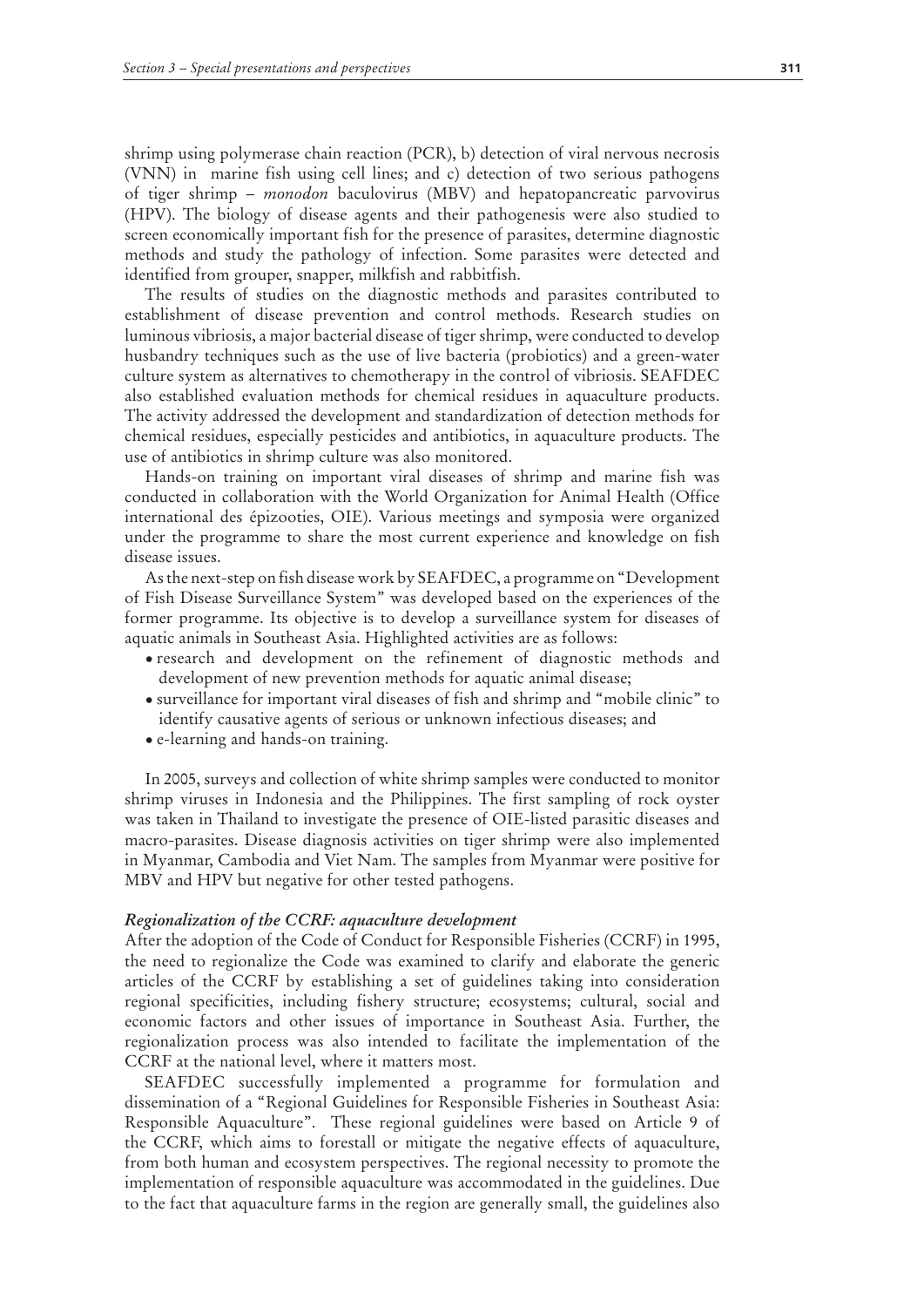provided specific guidance for efficient use of inputs (fry, broodstock, feed, etc.) to improve production and facilitate responsible practices. In particular, the guidelines elaborated the following principles within the CCRF:

- responsible development of aquaculture, including culture-based fisheries, in areas under national jurisdiction;
- responsible development of aquaculture, including culture-based fisheries, within transboundary aquatic ecosystems;
- use of aquatic genetic resources for purposes of aquaculture, including culture-• based fisheries; and
- responsible aquaculture at the production level. •

# *Integrated Regional Aquaculture Program (IRAP): Aquaculture for rural development and supply of good quality seeds (2000–2005)*

In response to the need for promotion of sustainable aquaculture in the region, this programme was initiated to assure a supply of quality seed stocks of various aquatic commodities and that aquaculture development will benefit the rural populace through consultations, demonstration and dissemination of specific aquaculture technologies.

The programme on "Aquaculture for Rural Development" is expected to come up with appropriate responsible aquaculture technologies that will help alleviate poverty and ensure food security for people in the rural areas. The other programme, called "Supply of Good Quality Seeds", focuses on appropriate responsible seed production technologies in support of aquaculture and stock enhancement in the region. These two components of IRAP were implemented together and linked with each other. The activities under IRAP covered pilot demonstration, research, training and information dissemination. The benefiting countries expressed their interests in specific aquatic species. Although most priority activities identified by ASEAN countries involved freshwater systems, marine species were selected as the interest of Malaysia, Myanmar, Thailand and Viet Nam.

Grouper, seabass and mud crab were species selected to be included in both activities in Myanmar, which were aimed at utilizing the coastal and marine resources for aquaculture in order to alleviate the social economy of the rural communities. Viet Nam considered milkfish and siganids as priorities for both activities, aiming at promoting the adoption of their culture technologies in coastal areas. Malaysia focused on the production of disease-free grouper, with the aim of producing such grouper seeds by improving broodstock management. Thailand was interested in cage culture of abalone and Babylonia snail, including studies on their growth, survival rates and food conversion ratios (FCRs) to assess the possibility of extending the techniques to fishers in coastal areas.

# *Broodstock management and seed quality improvement of cultured species; and development of responsible and sustainable aquaculture techniques*

The programme on "Broodstock Management and Seed Quality Improvement of Cultured Species" addresses problem areas related to broodstock management, genetic improvement and improvement of hatchery production technologies for major cultured species. The other programme, "Development of Responsible and Sustainable Aquaculture Techniques", aims to develop sustainable aquaculture technologies having minimal impact on the ecosystems by promoting efficient aquaculture systems and designs for maximum sustainable productivity. The studies focused on abalone, mud crab, shrimp and marine fish.

#### **Integrated abalone production**

This consists of four components:

• seed production to study the enhancement of natural flora conducive for settlement and microbial communities;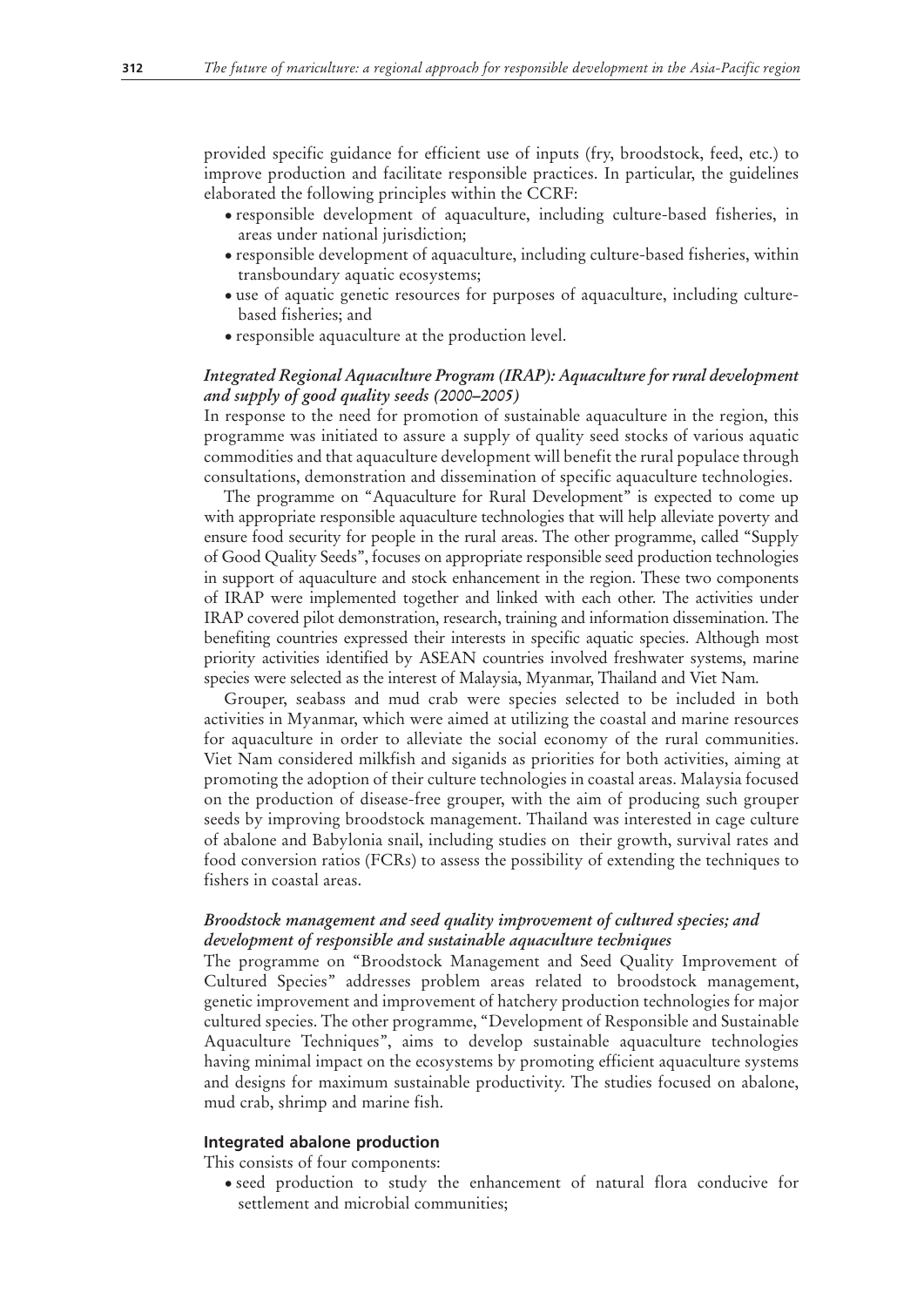- intermediate culture to assess the economic viability of land-based nursery in tanks as well as the technical and economic viability of open-water nursery in cages;
- grow-out culture in bottom-set and suspended cages; and •
- stock enhancement to evaluate the results of SEAFDEC stock enhancement trials conducted earlier.

# **Mud crab seed production**

This programme has the following objectives:

- to refine broodstock management and hatchery-nursery techniques; •
- to develop production of mud crab juveniles from hatchery-produced megalopae as a new industry;
- to determine populations and fisheries to quantify growth, migration and mortality rates of *Scylla* species; and
- to develop mangrove pond aqua-silviculture production systems and trials of stock •enhancement through release of hatchery-reared juveniles into mangrove habitats.

## **Shrimp domestication**

The programme aims to produce broodstock of native shrimp species – *Penaeus monodon*, P. *indicus*, and *P. merguiensis* – genetically selected for desired heritable traits. Specifically, it is expected to come up with:

- technology development to produce viable *P. monodon*, *P. indicus* and *P. merguiensis* broodstock in captivity and determine its economic viability;
- evaluation of the commercial viability of *P. indicus* and *P. merguiensis* hatcheries and;
- technology development for production of known live feed for shrimp broodstock such as the brine shrimp and marine polychaetes.

# **Marine fish seed production**

This aims to:

- develop, refine and package marine fish seed production technologies; •
- test the economic feasibility of marine fish seed production;
- develop and improve broodstock diets of marine fish; and •
- develop test kits for egg/larval quality and VNN diagnostics. The activities in relation to marine and coastal aquaculture include:
- pathogenesis and control of subclinical infection of VNN in broodstock of grouper;
- insulin-like growth factor II as molecular markers for egg quality in finfish and mud crab; and
- reproductive and larval performance of rabbitfish. •

# *Research and development of stock enhancement for species of international concern: stock enhancement for threatened species of international concern (2005–2009)*

Heightened public interest in environmental protection and resource conservation has become an important factor in fisheries development. To address these environmental concerns, particularly those related to threatened or endangered species, SEAFDEC has undertaken a programme whose aim is to develop ecologically sound strategies for stock enhancement, including hatchery production and release of genetically diverse and disease-free juveniles. It is also expected that stock enhancement technologies and social strategies will be transferred to the countries in the region.

The programme initially focuses on depleted species for which hatchery technologies have already been developed. The activities include:

- a regional workshop to review the status of stock enhancement in Southeast Asia, identify threatened species and assess the existing technologies for such species;
- research on strategies for sea ranching and stock enhancement; •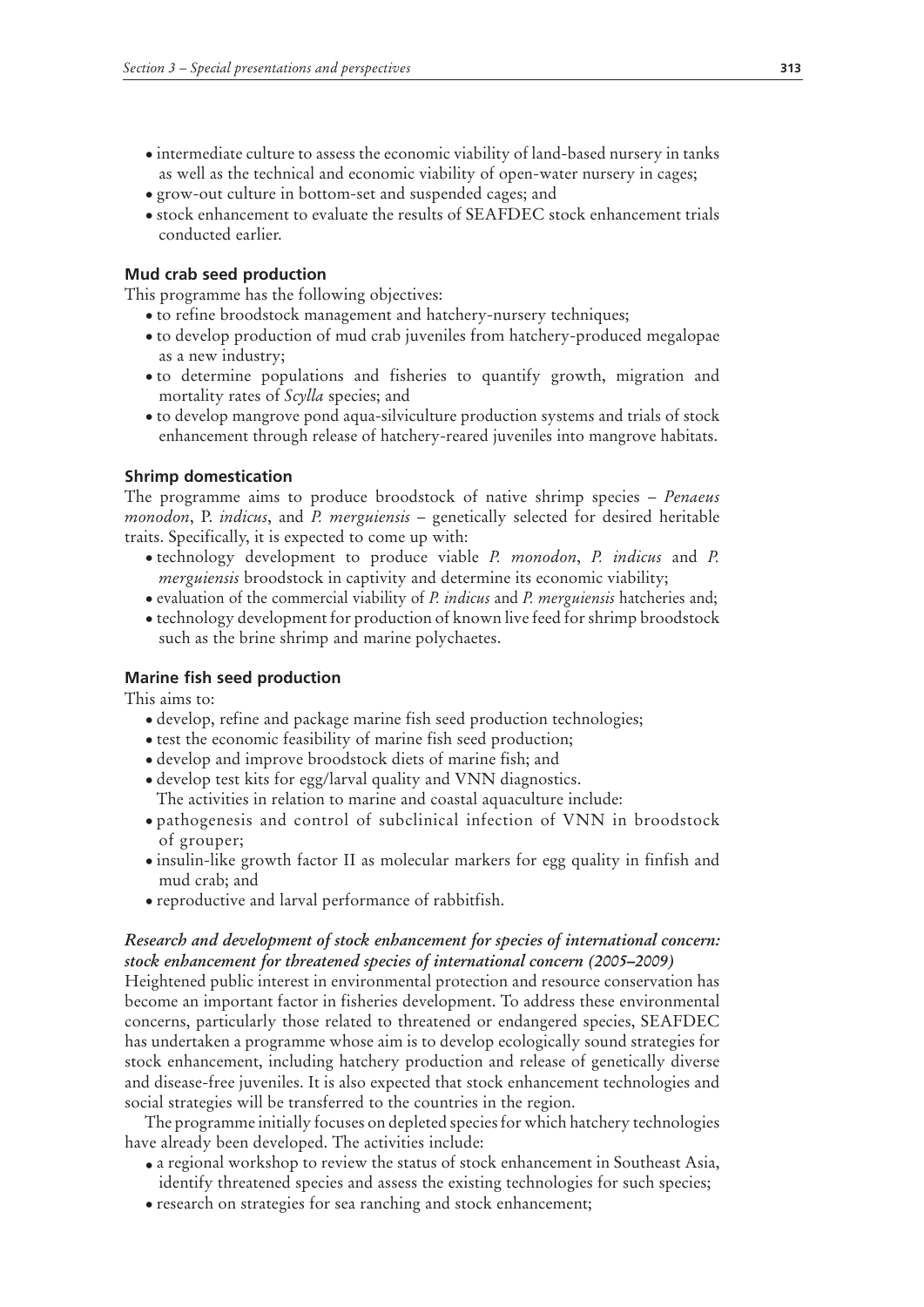- verification of developed and established technologies; and •
- training and information dissemination on stock enhancement.

In 2005 a consultation was organized and the two selected species were abalone and seahorse. As part of research and development, seed production of abalone and its marketing have been conducted in AQD. The assessment of potential sites for stock enhancement for abalone and seahorse has been implemented.

## **Collaboration with other organizations**

#### *Research institutes and universities in the Philippines*

A collaborative programme on "Aquaculture Biotechnology" is being implemented under cooperation with the National Fisheries Research and Development Institute (NFRDI), Mindanao State University (MSU), the University of the Philippines in the Visayas (UPV) and the University of Eastern Philippines (UEP). The programme, which is implemented through training courses to transfer knowledge and skills in aquaculture biotechnology, aims to develop:

- methods for enhancing growth and reproduction in commercially important aquaculture species;
- superior stocks for aquaculture; and •
- rapid diagnostic techniques for fish diseases. •

#### *Private sector and concerned government agencies in Philippines*

With collaboration from the above agencies, a programme on "Technology Verification and Dissemination" was developed aiming at fast tracking the commercialization of environmentally friendly aquaculture technologies for economically important cultured species, i.e. shrimp, crabs and groupers. This is done through demonstration and hands-on training on technical and economic viability and sustainability of the technologies in the Philippines and also in other Member Countries. The programme intensifies technology transfer activities for sustainable aquaculture to improve fish production and generate employment, livelihood and export revenues.

#### *WorldFish Center and Bureau of Fisheries and Aquatic Resource of the Philippines*

The programme on "Dissemination and Adoption of Milkfish Aquaculture Technology in the Philippines" has been implemented to analyse the production, market and policy structures of the milkfish industry in the Philippines. It will identify the constraints and opportunities for future growth of the industry, with emphasis on the adoption and impact of technological development. Case studies in hatchery and grow-out production systems were conducted and documented for transfer or replication in other parts of the Philippines.

#### *ASEAN (ASEAN Foundation through ASEAN-Japan Solidarity Fund)*

The collaborative programme with ASEAN presently focuses on human resource development (HRD). The programme on HRD for Sustainable Development of Fisheries in Brunei Darussalam-Indonesia-Malaysia-Philippines East ASEAN Growth Area (BIMP-EAGA) Region has been implemented as of March 2005. SEAFDEC launched this project, which includes the area of HRD in aquaculture. A series of *in-situ* participatory workshops will be conducted in various localities of the BIMP-EAGA region. Target participants are front-line fisheries and agriculture officers assigned to promote and assist in aquaculture development at the local level. In December 2005 SEAFDEC successfully implemented the Participatory Workshop for Responsible Aquaculture for Fisheries Officers from Sabah, Malaysia. The topics covered included responsible aquaculture development, mangrove-friendly shrimp